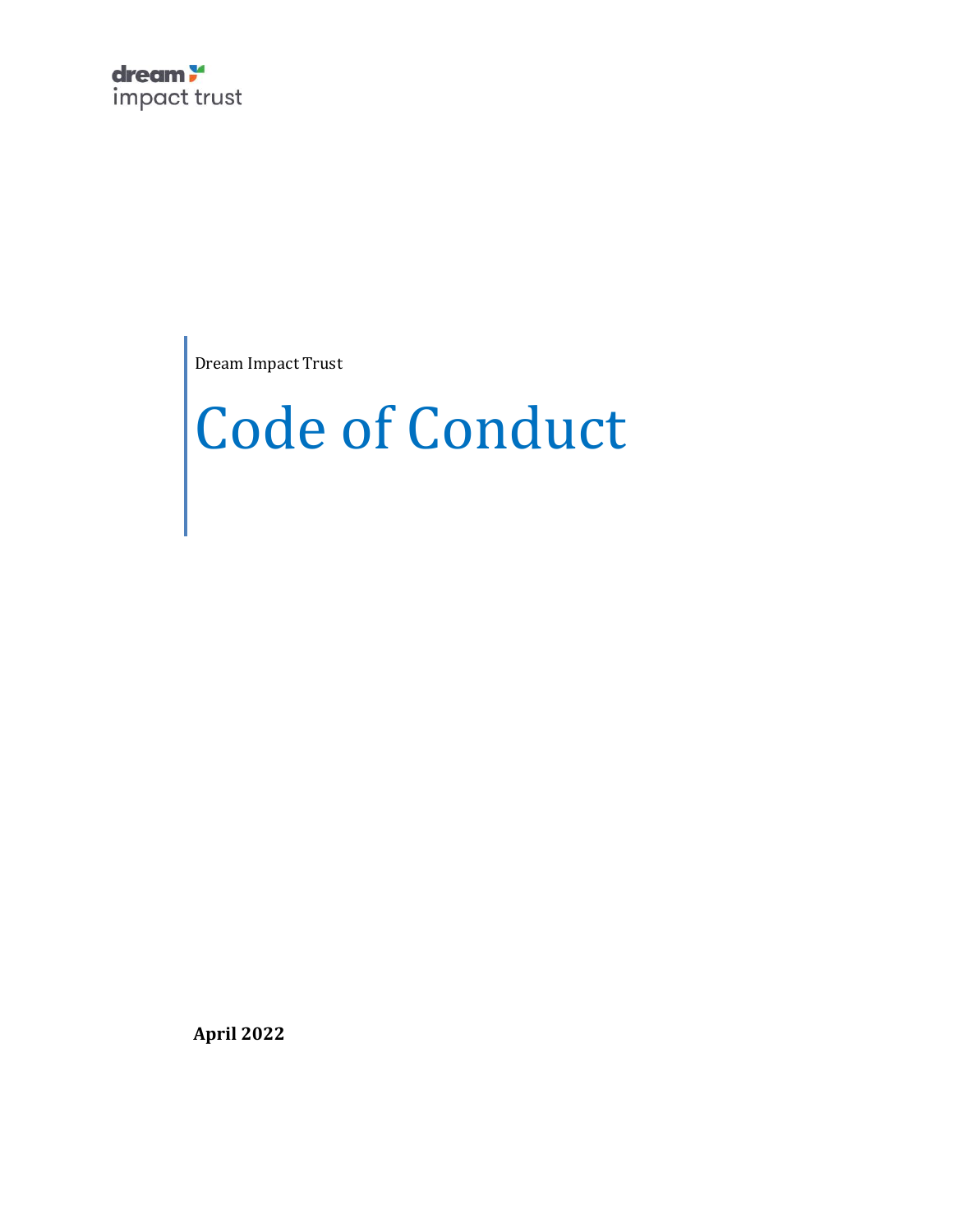Our Code of Conduct (the "Code") is our statement of the values and principles that guide us in our day-to-day business activities. The keystones are: *integrity, respect, fairness, accountability and transparency*. The Code supports our commitment to operate our business at the highest level of legal, moral and ethical standards and it provides the overriding principles for all of our policies and our approach to business. The Code applies to every one of us: (i) trustees, officers and employees of Dream Impact Trust (the "Trust"); (ii) directors, officers and employees of Dream Asset Management Corporation ("DAM"), the asset manager of the Trust, and (iii) directors, officers and employees of Dream Impact Master GP Inc. ("Dream Impact Master GP") and Dream Impact Master LP, and each of their respective subsidiaries and affiliates, collectively called "Dream".

At Dream, we are steadfast in our commitment to maintaining the highest business and personal ethical standards by dealing openly and honestly with each other, and with our trustees, investors, clients, customers, tenants, suppliers and colleagues. We must also be acutely aware, at all times, of the laws and regulations that govern our conduct at work, in the marketplace and within our communities. Being environmentally and socially responsible are also considered integral to how we conduct our business. Dream expects all of us to go beyond legal compliance in order to advance social and environmental responsibility and business ethics. It is our goal to continually build a great business – one that we can all be proud of, with a work environment we all find rewarding.

# **Respecting the Rights of Others**

At Dream, we firmly believe that the greatest measure of our success will be the reputation that we earn and safeguard.

### Representatives

We are all capable and responsible people at Dream, and value and respect the confidence placed in us by our investors, clients, customers, tenants, suppliers and colleagues. We work diligently every day to preserve and build upon that confidence. In turn, we are committed to treating all of our colleagues with fairness, dignity and respect, and working together to make our work environment safe and healthy for us all. Representatives are expected to act in a manner that is consistent with and reinforces the values set out in this Code, both while at work and outside of work.

Each of us has a responsibility to promote the values reflected in this Code and to promptly raise any concerns about compliance with this code. Failing to report a known or suspected breach of this Code is itself a breach of this Code. Representatives with supervisory responsibilities are expected to promote knowledge of and compliance with this Code and be a reliable source of advice for questions relating to this Code.

### *Health and Safety*

We share a commitment to employee and public health and safety. Each of us must make our own safety and that of other Dream representatives and the general public a prime consideration in every decision we make and every action we take. Representatives are expected to come to work fit for duty, work safely and identify, report and, where appropriate, correct, safety hazards.

### *Respecting Our Colleagues*

We treat all Dream representatives and others we encounter in the course of our work for Dream with dignity and respect. We act in a manner that values the background, experience, perspective and talent of each individual and do not discriminate against or harass others. We strive to create a diverse and inclusive corporate culture. In particular, we:

- provide all Dream representatives with equal access to opportunities;
- do not discriminate in hiring and employment practices on the basis of race, ancestry, colour, place of origin, sex, ethnic origin, age, marital or family status, physical abilities, sexual orientation, creed, religion or citizenship, nor on any other grounds that are prohibited by applicable law;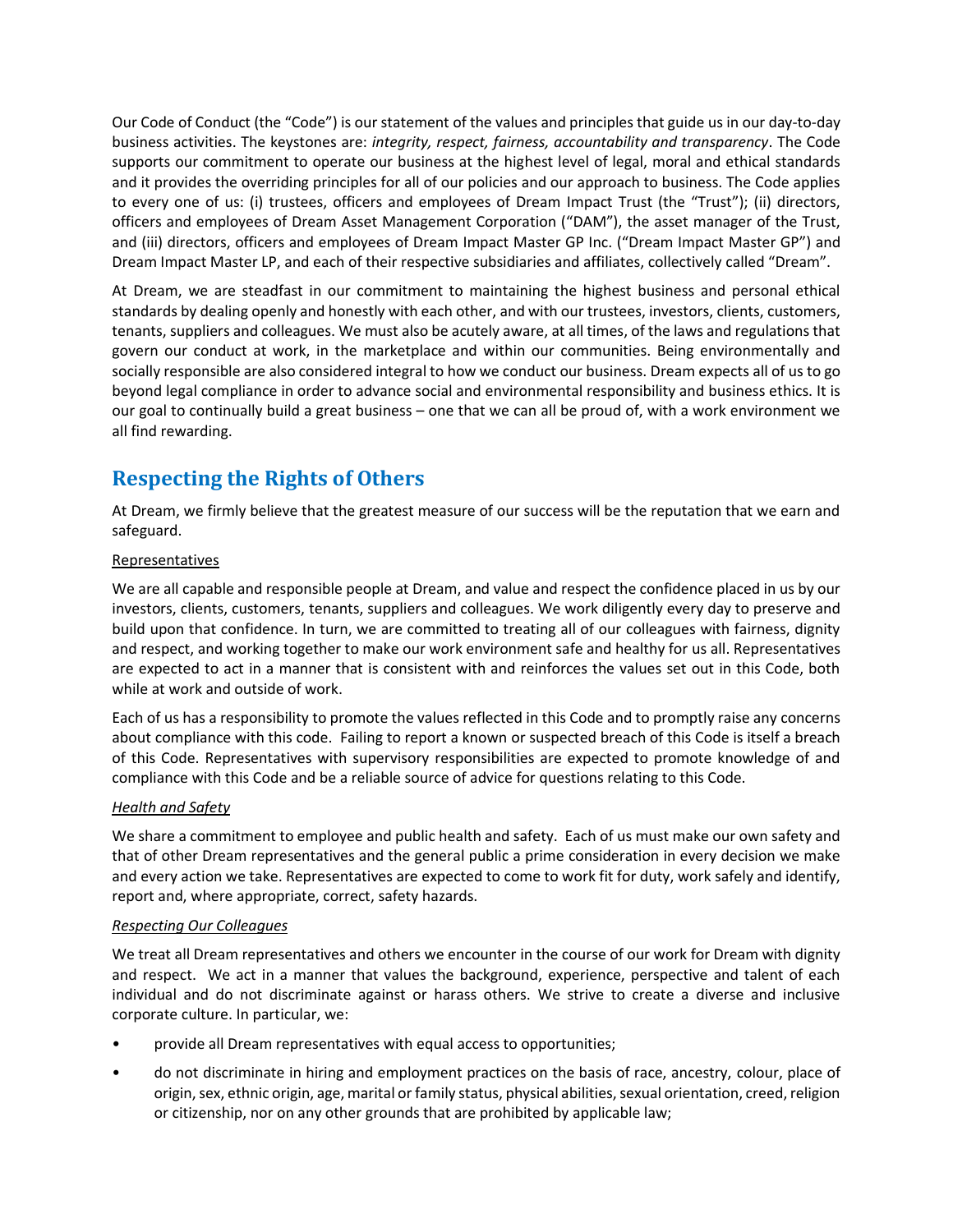- do not tolerate any violence, or behaviours that may promote violence; and
- comply with Dream's Workplace Violence and Harassment Policy.

Teamwork is fundamental to our success and open communication is a cornerstone of our workplace culture. We encourage open dialogue – whether it relates to concerns about how we do things, suggestions on how we could do better or praise for a job well done.

### *Individual Rights*

Dream is committed to a healthy work environment with open lines of communication, fostering an employee first mentality and the promotion of employment equity. Dream supports an individuals' right under national and local legislation in the jurisdictions in which we operate, including the *Canadian Charter of Rights and Freedoms*.

Dream is committed to providing a safe and respectful work environment in which individuals are free from workplace violence and harassment.

### *Modern Slavery*

Dream does not tolerate modern slavery or child labour. Modern slavery and child labour can take many forms, including slavery, servitude, forced or compulsory labour, and human trafficking. Each of us can help support efforts to eliminate modern slavery or child labour. At Dream, you are expected to report actual or suspected incidents of modern slavery or child labour of which you become aware at Dream or within our supply chain. Dream supports national and local legislation addressing modern slavery and child labour, including the *Universal Declaration on Human Rights* and the UN *Convention on the Rights of the Child*. By supporting business partners who share our core values, and by pushing for fairness and equality wherever we operate, we can be a positive influence for people everywhere. That's what our core values are all about.

### Investors

Our commitment to our investors is to communicate with them in an open and transparent manner. We do this through a simple approach, by managing our business effectively every day, paying attention to the small details that contribute to the big picture, ensuring we operate responsibly and with integrity, and providing full, fair, accurate, timely and understandable disclosure in all of our regulatory reporting.

### Suppliers/Tenants/Customers

Selection of suppliers to the Trust will be based on merit after due consideration of alternatives. Dream will only deal with suppliers who comply with applicable legal requirements and the Trust's standards of conduct as reflected in this Code. Use of Dream's name or intellectual property by a supplier requires prior approval in writing from the Head of People and Culture.

Dream will enter into representation agreements only with companies or persons believed to have a record of and commitment to integrity and only after executive of a written contract with the proposed representative that has been approved by the Head of People and Culture.

Dream will conduct business only with reputable tenants and customers who are involved in legitimate business activities and whose funds are derived from legitimate sources. All employees are to take reasonable steps to ensure that the Trust does not aid or take part in any illegal activities or accept payments that have been identified as a means of laundering money.

### Other Stakeholders

In the business environment, we conduct ourselves in a manner that is both commercial and fair, and deal openly and honestly with everyone. We value our integrity and professionalism, and, in turn, respect those of stakeholders, members of the local community and others with whom we do business. We also respect the confidentiality of information we may have regarding our stakeholders and other companies with whom we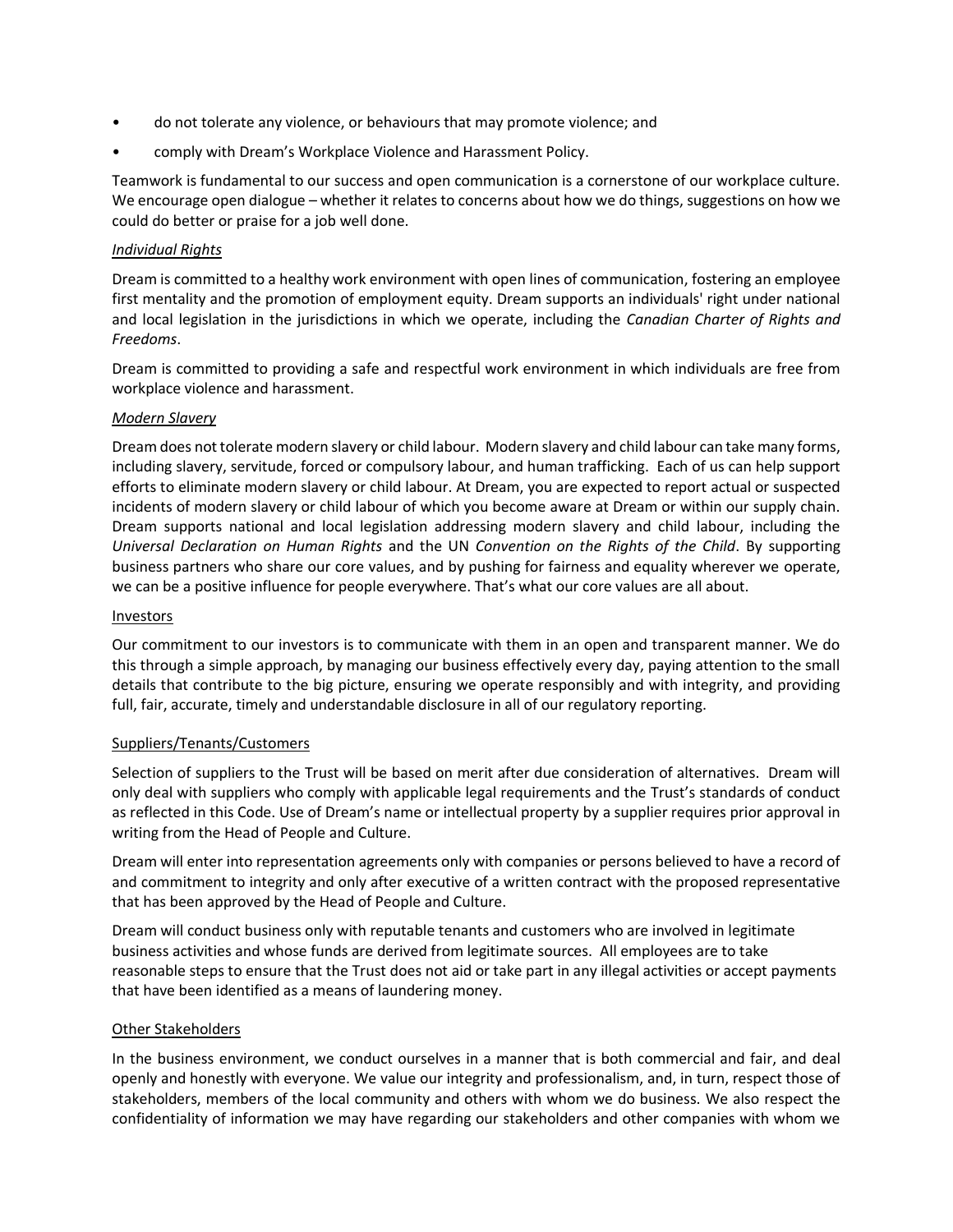do business as we would our own. When participating in trade associations, we limit our activities to those clearly consistent with the Trust's objectives and obligations under applicable laws.

### *Gifts and Entertainment*

We do not (directly or indirectly) offer, give, request or accept any:

- bribe or kickback or other transaction which could compromise the integrity or harm the reputation of Dream or its representatives;
- gifts of cash, gift certificates, services, discounts, or loans;
- gift, entertainment, or similar type of benefit that does not serve a legitimate business purpose;
- gift, entertainment, or similar type of benefit that contravenes any applicable law; or
- gift, entertainment, or similar type of benefit that creates a conflict of interest for us or for Dream.

A "bribe" may take many forms, including: cash, gift cards, gifts, entertainments, meals, travel, below-market loans, preferential hiring, favours, political donations and charitable contributions.

Any gift, entertainment, donation or contribution or similar type of benefit that is offered, given or accepted must be of a nature and amount that avoids embarrassment, does not constitute a real personal enrichment of the recipient, and would not reflect unfavourably on Dream or the person receiving the gift, entertainment or benefit if it became publicly known. Generally speaking, acceptable gifts, entertainment or similar types of benefits must have a nominal value.

Any gifts, entertainment, or similar types of benefits we are offered or receive that do not comply with these restrictions should be declined or returned graciously and with thanks and a clarification of Dream's policy. If returning the gift is not possible, it should be suitably distributed in the community. These requirements do not change during traditional gift-giving seasons.

The following examples should be considered in determining whether to accept a gift, entertainment or benefit:

- You receive a holiday gift basket of nominal value from a tenant. This gift may be accepted.
- You offer to pay the bill, which has a nominal value, at a working lunch or dinner with a current supplier. This is permissible.
- You receive a personal loan from an organization wishing to do business with Dream with an interest rate that is better than the rates available to the general public. This loan must not be accepted.

If you are uncertain whether to accept a gift, entertainment or benefit, please consult your manager or People and Culture.

### *Dealing with Public Officials*

All of our dealings on behalf of Dream with public officials are to be conducted in a transparent manner that does not compromise the integrity or harm the reputation of Dream or its representatives or any public official. You must not engage directly or indirectly in any activities which would put you or Dream at risk of violating anti-bribery and anti-corruption laws. Even if customary or permitted by applicable foreign legislation, the making of small "facilitation payments" to foreign public officials to secure a routine business service or have routine administrative actions performed is prohibited.

These restrictions apply to any:

direct disbursement of Dream funds;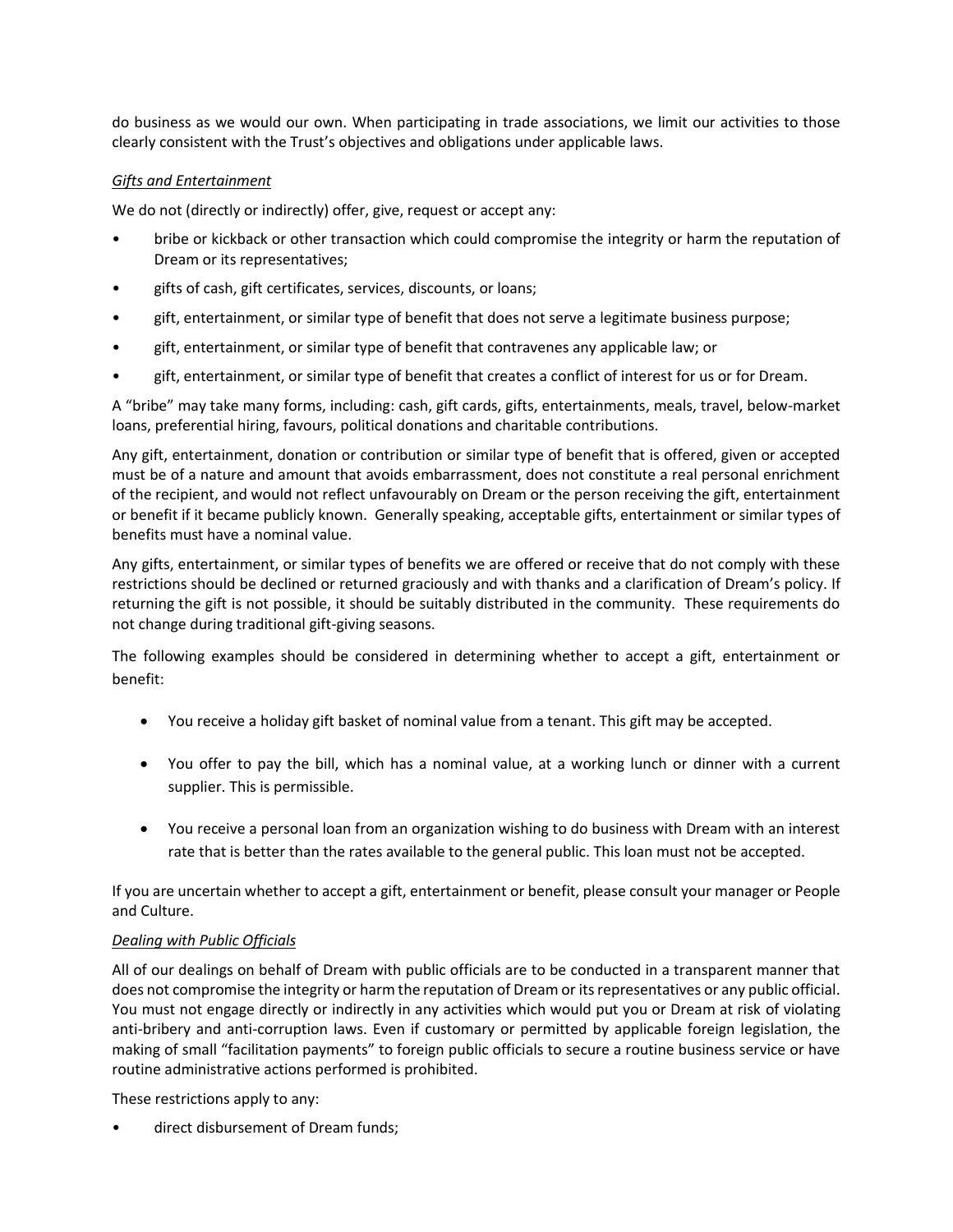- other benefits or contributions directly from Dream; and
- funds, benefits or contributions made by us personally or though agents, consultants, contractors, business partners or other third parties.

"Public official" includes any:

- official or employee of a government or of a department, organization, agency or instrumentality of a government;
- official who holds a legislative or judicial position;
- official of a public international organization;
- political party or official of a political party;
- candidate for political office; and
- person or firm acting for or on behalf of any of the above.

From time to time Dream may wish to communicate with public officials respecting new laws, rules, regulations, policies and directives, or otherwise seek to participate in the policy-making process. We only do so in compliance with all applicable lobbying registration requirements.

### *Political Involvement*

Political activity is regulated by law and you are not permitted to participate in any political activity (such as lobbying, volunteering on a political campaign and making political donations) on behalf of Dream unless that activity has been approved in advance by the General Counsel. Dream discloses its political involvement as required by applicable law.

Employees, officers and trustees of Dream may choose to become politically active in a personal capacity. Such activities must be done on your own time and with your own resources. You must never give the impression that you are acting on behalf of Dream.

### *Protecting the Environment*

We strive to comply with all environmental laws, rules and regulations, and Dream will also move beyond compliance where it makes business sense to do so. We strive to make efficient use of resources, prevent pollution and reduce environmental effects to the extent that is reasonably achievable. And we set environmental objectives and targets, monitor our performance relative to expectations and implement programs to achieve continual improvement.

We are committed to reducing our greenhouse gas emissions, increasing environmental awareness, implementing an environmental management system, regularly reporting on environmental issues, and consulting with stakeholders on environmental issues as appropriate.

Where appropriate, we undertake initiatives to manage the physical and transitional risks related to climate change and report on such initiatives.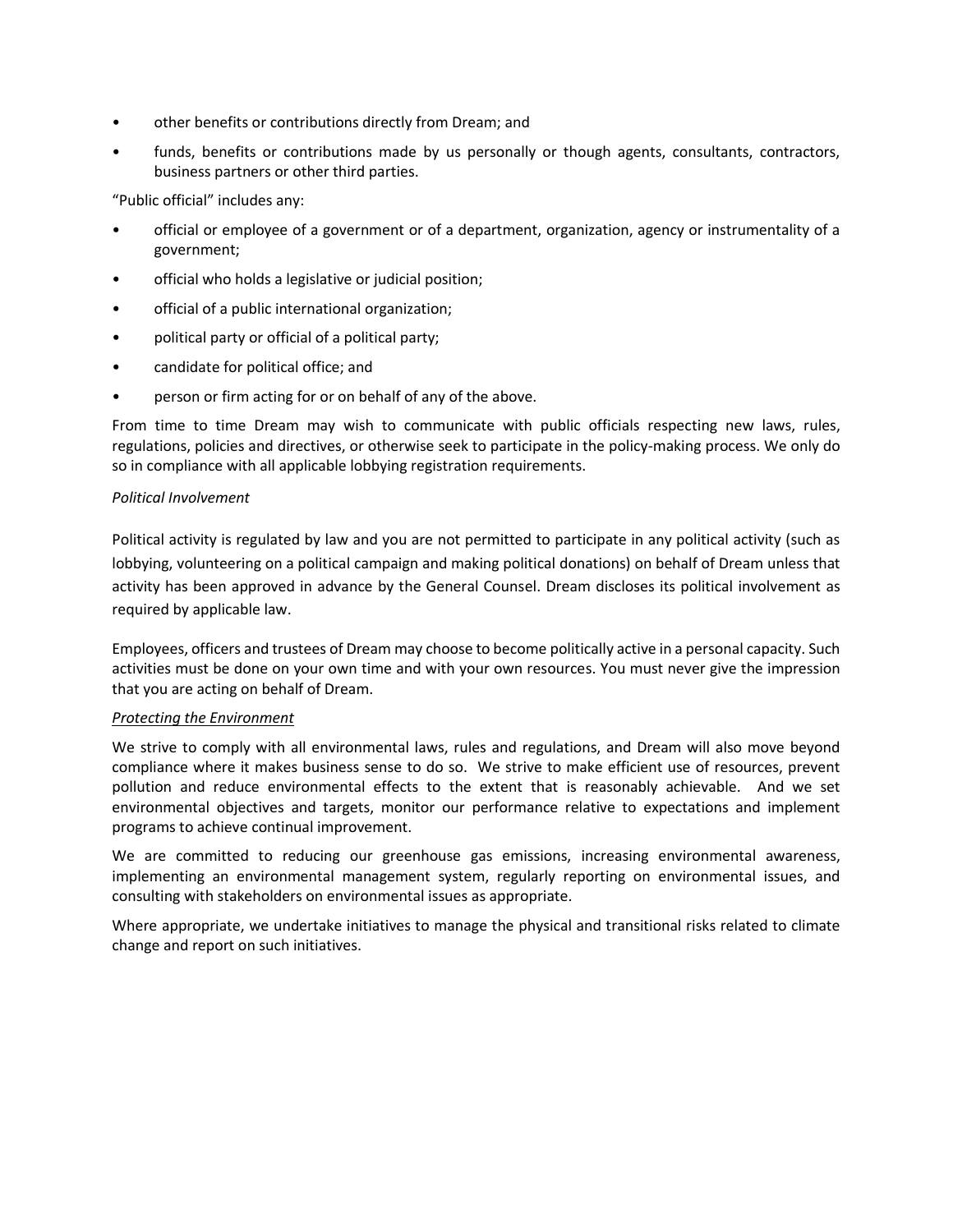# **Protecting our Assets**

### Resources and Assets

Dream has made substantial investments in providing various resources and assets to assist us in effectively carrying out our business. Our resources include our enterprise and support systems, computers, networks and the Internet, which are essential and integral parts of our business. We have made significant investments in establishing and protecting these systems as well as all other assets, and each of us has a responsibility to use the resources and assets provided to us in a responsible, professional, lawful and ethical manner.

We use Dream's resources properly, safely, efficiently and only for Dream business. We take good care of Dream resources. Theft or fraud will not be tolerated. We protect Dream resources from all external and internal threats. In particular, we must be vigilant in protecting Dream's computer equipment and software, and all devices and equipment used to access such computer equipment and software. When Dream assets or personal devices used to access Dream resources are no longer useful, we dispose of them in a proper manner after removing all information and wiping the memory of any computer equipment or device or equipment used to access Dream resources.

### *Using E-mail, the Internet and other Electronic Communication Devices*

Every person who uses or accesses Dream's resources shares responsibility to protect them and any Dream confidential information (including email, text and instant messages and voice mail) stored or transmitted through any device. Dream confidential information should be transmitted only via Dream networks and authorized devices after ensuring no unintentional recipients are included on transmissions. Precautions should be taken to safeguard against unauthorized access when transmitting such information over the Internet, via email or via mobile devices. We use passwords and maintain the confidentiality of our individual passwords. We exercise caution when downloading information/programs. We maintain secure custody of all hardware, including personal devices, through which Dream's resources have been accessed. We abide by all Dream information security policies and procedures in effect from time to time and may not use any third party server or data transfer software to send, receive or store any Dream confidential information, including but not limited to external email accounts or any third-party cloud site or service, unless expressly authorized pursuant to applicable Dream policies.

Information transmitted through Dream's equipment or systems implies affiliation with Dream and should therefore reflect positively upon Dream. When using Dream e-mail or the internet at a Dream workplace or on or through a Dream device or system, we do not send, receive, display, print, or otherwise engage in any communications that are in violation of applicable laws or this Code, or any other Dream policy, including, but not limited to:

- downloading programs not already supported by Dream;
- accessing sites that are unlawful, that carry offensive material, that infringe or that may infringe the intellectual property or other rights of another person, business or organization;
- sending chain letters or threatening, libelous or harassing messages; and
- sending, viewing or obtaining pornographic material.

We also do not use the Internet at a Dream workplace or on or through a Dream device or system to play games, gamble or to post or send messages under disguised identification.

Subject to applicable laws, all information of any kind (including without limitation voice communications and electronic messages) stored or transmitted on Dream's equipment or systems is the property of Dream and Dream's equipment and systems and the contents thereof are monitored to support operational, maintenance, auditing, security, and investigative activities. In order to prevent inappropriate use, Dream continues to monitor personal use electronic communications. No one using Dream's equipment or systems should assume that their electronic communications, information, computer or other device use is private.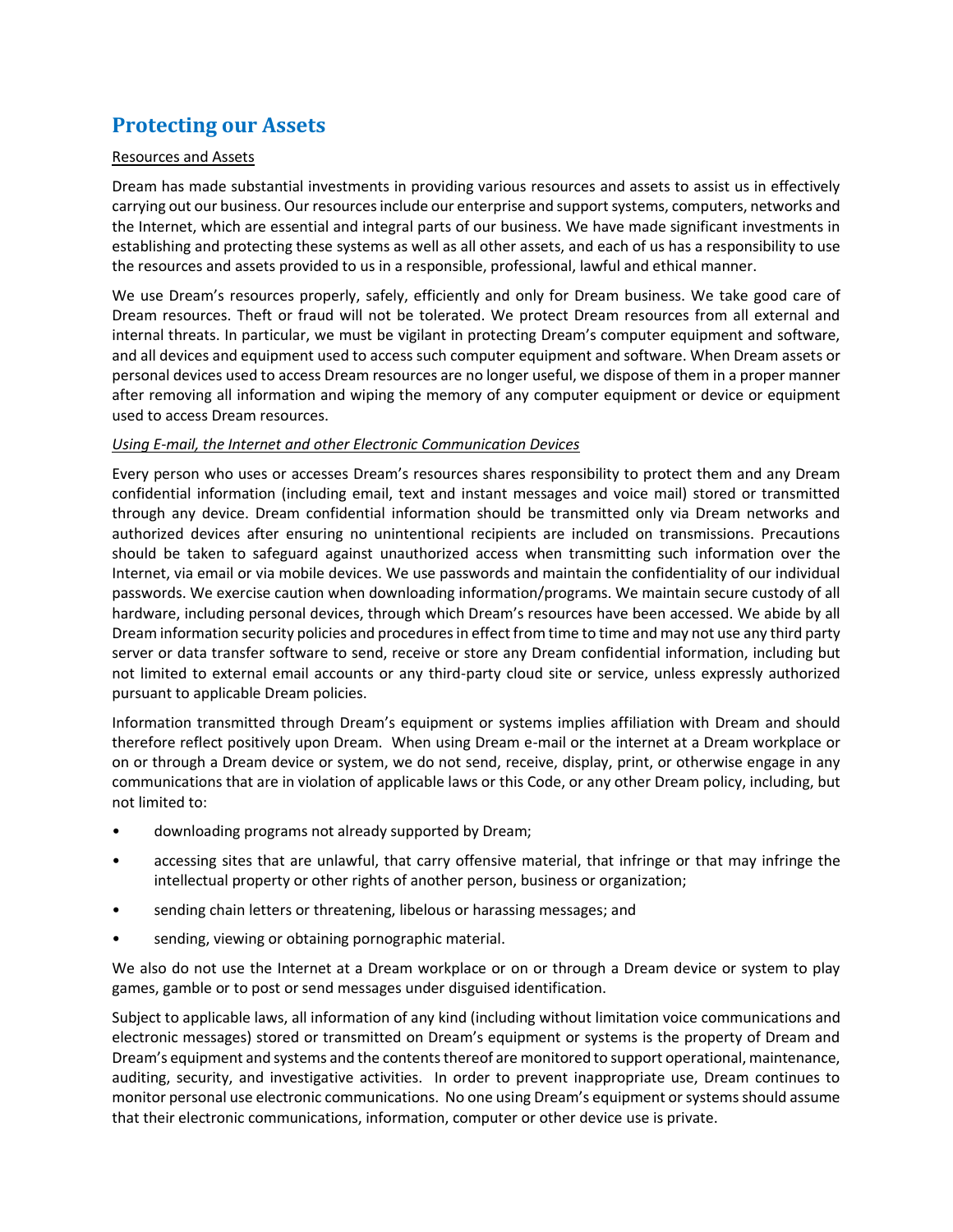The use of social networking tools and platforms such as Facebook, LinkedIn, Google+, Yahoo! Groups, Twitter, YouTube, and blogs, including outside of work, is subject to this Code and all applicable Dream policies. Whether on duty or off duty, employees must not:

- post or disclose Dream confidential information; or
- post comments or materials which could harm, or be perceived to harm, Dream or its reputation in any way.

We do not disguise our own identity, or use the identity of another representative or business partner, when accessing any Dream workplace, resource or other property.

### *Intellectual Property*

All intellectual property which we may produce, make, compose, write, perform or design, whether alone or with others, while employed at Dream (whether during or after work hours) and in any way relating to Dream's business belongs exclusively to Dream. We must disclose all such intellectual property to Dream and all rights we may have in such intellectual property are assigned to Dream.

"Intellectual property" includes ideas, know-how, inventions, designs, discoveries, formulae, improvements, research, trade secrets, patents, copyright works and other intellectual property rights.

We do not knowingly use intellectual property belonging to another person, business or organization without their consent, a license or other legal right to use that intellectual property, nor do we copy or permit others to copy any software under license to Dream other than in accordance with the applicable license. We comply with all applicable laws governing intellectual property rights, including protection against disclosure, patents, copyrights and trademarks.

### Proprietary and Confidential Information

We must maintain the privacy and confidentiality of non-public information relating to Dream business. This information includes, but is not limited to, Dream's financial performance, operations, strategies, acquisitions, dispositions and investments. In addition, we often have confidential information relating to employee records, customers, tenants, clients, investors or unitholders, and product or supplier pricing, which would be detrimental if improperly disclosed to the public or obtained by competitors or others. We have worked hard to earn our reputation and the confidence of those with whom we do business. It is our duty to maintain the confidentiality of information relating to our business as well as that of others.

Our Disclosure Policy provides effective guidelines to ensure the integrity of information is maintained, that our communications with the investment community are timely, factual and accurate, and that information is disseminated in accordance with all legal and regulatory requirements. It also outlines our disclosure controls and procedures and the role of the Disclosure Committee and designated spokespersons for contacts from analysts, investors and the media. We only buy or sell securities of Dream in accordance with trading and blackout period restrictions in our Disclosure Policy and Insider Trading Policy. We also keep confidential all Dream confidential information, including information about Dream's plans, financial conditions or operations, until the information has been generally disclosed to the public. We do not disclose or pass on to others, including a spouse, family or friends, any Dream confidential information which may be material.

We do not use any Dream confidential information for private speculation or personal advantage or benefit, whether for ourselves or our family and friends.

### *Privacy*

We manage all personal information about other employees or representatives of Dream in a confidential manner, we safeguard personal data of individuals and we respect the privacy of each Dream employee and representative, including by complying with all applicable privacy legislation and the Dream Privacy Policy.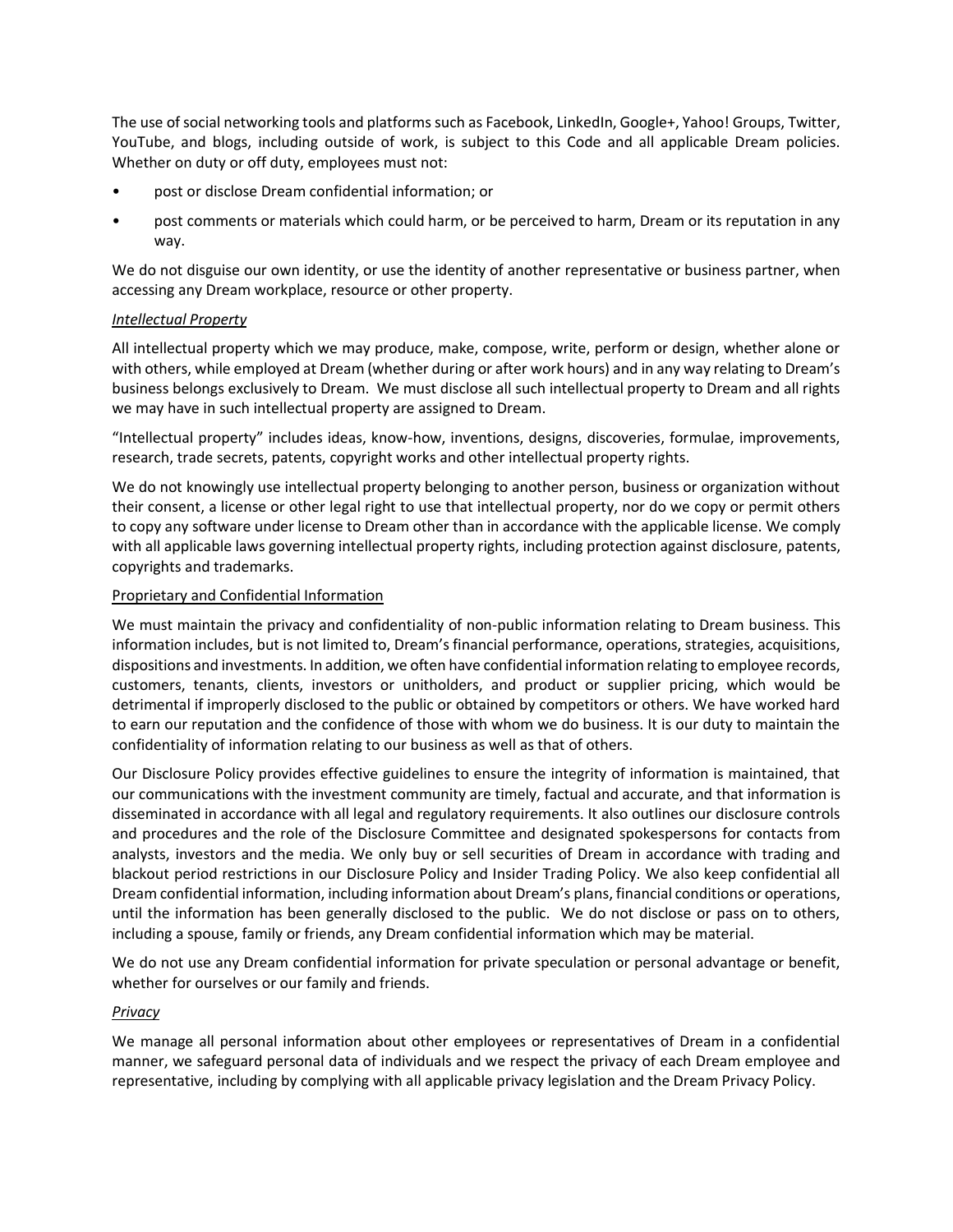# **Ethical Business Practices**

At Dream, we are committed to maintaining the highest business and personal ethical standards by dealing openly and honestly with our investors, customers, clients, tenants, suppliers, colleagues and with trustees, directors, officers or employees of (i) the Trust, (ii) DAM, and (iii) Dream Impact Master GP and Dream Impact Master LP and their respective subsidiaries and affiliates (collectively, "**Representatives**").

### Conflict of Interest

In some situations, the personal and/or business activities and interests of a trustee or Representative may be perceived to be in conflict with those of Dream. It is each Representative's and trustee's responsibility to identify and to report any possible, perceived or actual conflict of interest, regardless of whether or not the Representative derives benefit, to his or her manager, or in the case of a trustee to the board of trustees of the Trust.

A "conflict of interest" is a situation where our own personal interests:

- actually conflict with those of Dream;
- have the potential to conflict with those of Dream, meaning a situation where our relationship to others or interest in or relationship to another business or organization could result in a conflict of interest in the future; or
- could be perceived to conflict with those of Dream, meaning a situation where other people (either inside or outside of Dream) might think that our personal interests conflict, or could potentially conflict, with those of Dream, whether or not we think that any conflict does, or might, exist.

For example, we have a conflict of interest where a family member or friend receives a personal benefit, or may receive a personal benefit, as a result of any business decisions we make on behalf of Dream. We also have a conflict of interest if we work for an organization that is a supplier to or a customer or competitor of Dream. Doing work for another organization when we are supposed to be working for Dream, and even working for another organization outside of office hours if it affects our work performance at Dream, is also a conflict of interest.

If there may be a conflict of interest, it should be reported to a supervisor or the Head of People and Culture. Conflicted persons should not vote on any matter in which they may have a conflict of interest.

Prior approval of the Head of People and Culture (for Employees) and the Chair of the Board (for Executives) must be obtained before agreeing to serve as a director on the board of another organization if our service on that board could create a conflict of interest, including in any case where the business or organization is a supplier to or customer or competitor of Dream. If we serve as a director on the board of any organization other than Dream, we must not vote on any matter that concerns Dream or which we think might otherwise create a conflict of interest for us or for Dream.

In general, investments we make or our family members make in publicly-traded or privately-held businesses or organizations will not create a conflict of interest, but we must be aware that these investments may create a conflict of interest in some circumstances. An investment of more than five percent of the issued and outstanding equity securities of a business or organization that competes with Dream or which has a business relationship with Dream as a supplier or as a customer should be reported to the General Counsel, whether we hold the investment alone and/or it is held by a family member.

We may not personally take advantage of or benefit from any business opportunity that may be of interest to Dream or that is discovered through the use of Dream corporate property or information or our position with Dream. We must not compete with the Trust and we have a duty to advance Dream's legitimate interests when the opportunity to do so arises.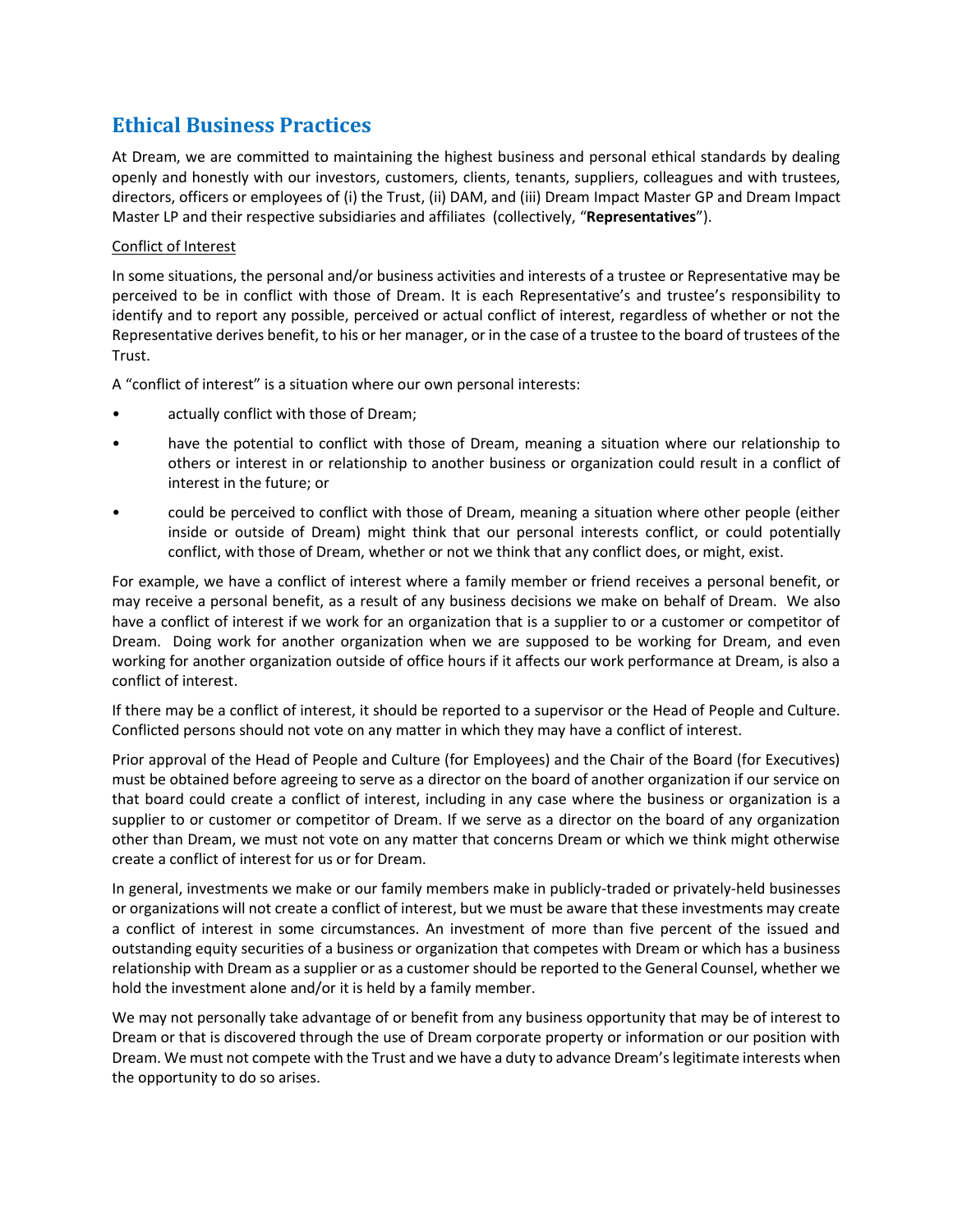A personal or romantic involvement with a competitor, supplier or any employee of Dream, especially a relationship with a subordinate, may impair an employee's ability to exercise good judgment on behalf of Dream and create an actual or potential conflict of interest. Such relationships should be avoided.

### *Accounting and Finance*

All financial transactions must be properly approved in accordance with Dream's authority approval guidelines and properly recorded in accordance with:

- Dream's internal control policies and procedures;
- legal requirements;
- audit practices; and
- accounting standards and practices.

Records are important to provide evidence of Dream's business activities, decisions, operations and transactions, to meet our business, financial reporting and legal needs. We are all responsible for managing Dream records in accordance with Dream's Records Retention Policy.

All business expenses must be properly incurred, documented, reported and approved in compliance with Dream's Employee business expense policy. Employees may not approve their own expenses or request approval of their expenses by anyone who reports directly or indirectly to them.

Any financial information provided must be accurate, complete, objective, timely and understandable. We do not maintain undisclosed funds or accounts or "off-the-books" records or use any other device to distort records or reports of Dream's true operating results and financial condition. All cash and bank account and other business transactions are conducted in an appropriate manner which safeguards against bribery, kickbacks, money laundering or other illegality.

We must not mislead, manipulate, coerce or fraudulently influence any accountant, including an accountant engaged in the performance of an audit of the financial statements of Dream in order to make the financial statements materially misleading.

### Whistleblower Policy

Dream's Whistleblower Policy establishes procedures for bringing forward concerns or complaints regarding potential unethical or fraudulent business practices or any activity that could give rise to a financial concern. Financial concerns ("Financial Concerns") are defined as claims of accounting fraud or error, deficiencies or non-compliance with the Trust's internal financial reporting controls, and misrepresentation or misstatement of financial data.

Dream is committed to achieving compliance with applicable securities laws and regulations, accounting standards and internal control standards that apply to our business. Ethical business behaviour is the responsibility of each trustee and Representative, and therefore each of us shares the responsibility to promptly report concerns or complaints. The Audit Committee of the Trust will oversee all good faith concerns or complaints regarding Financial Concerns in a timely and professional manner. All good faith reports will be treated confidentially and, if preferred, anonymously, without fear of reprisal or dismissal.

For greater detail, please refer to our Whistleblower Policy.

### *Fair Competition and Fair Dealing*

We obey the applicable laws governing competition, not conspiring with anyone to lessen fair competition. We do not engage in anti-competitive practices or illegal activities such as price-fixing, bid-rigging and kickbacks. We ensure all procurement policies, procedures and required processes are followed. The General Counsel of Dream or a designate from Dream's legal department is available to assist you in determining the application of applicable laws governing competition and to seek the advice of external legal counsel where appropriate.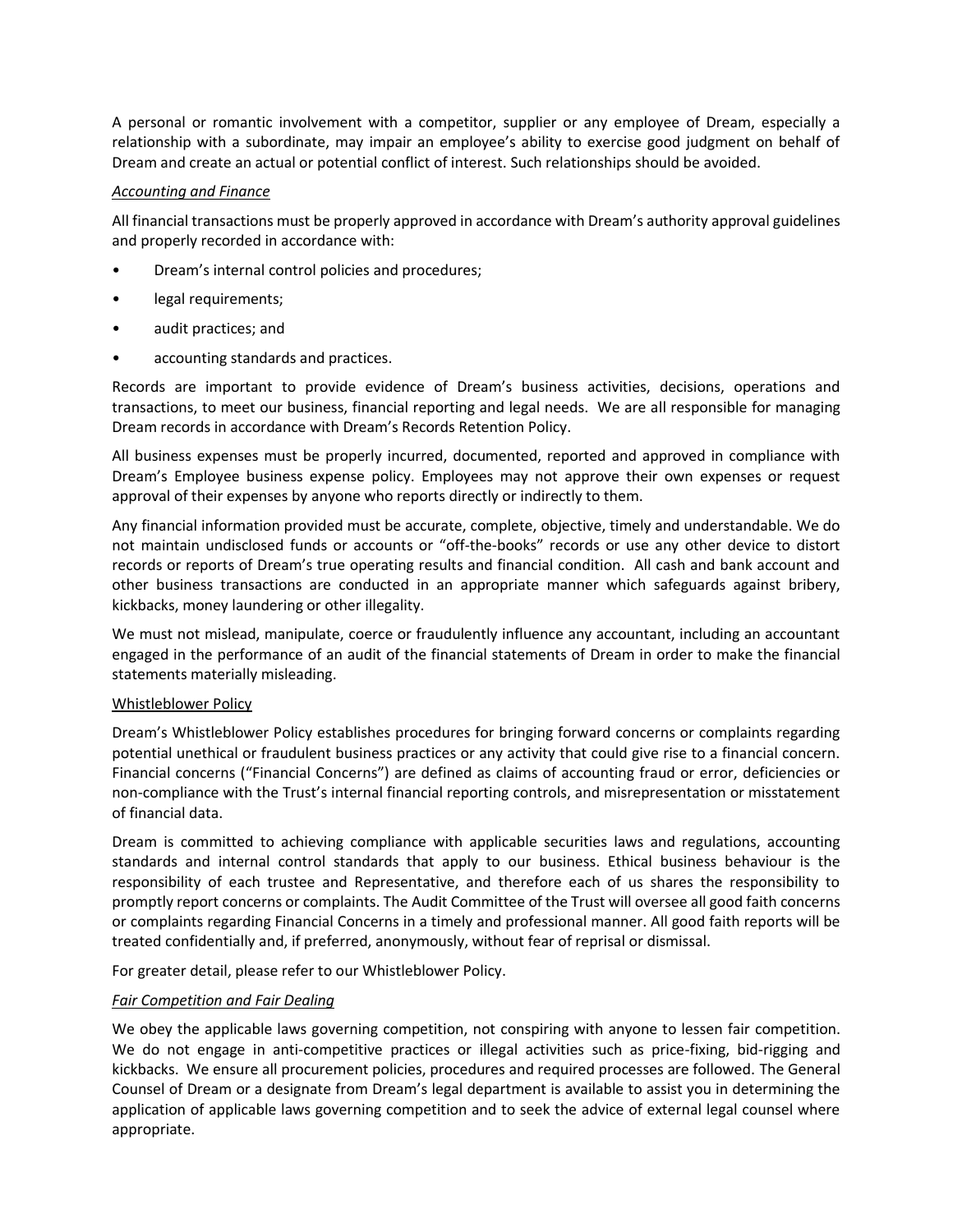We gather information about competitors in a lawful manner. We do not, directly or indirectly, misrepresent ourselves, use a third party or offer bribes or gifts to solicit proprietary information about competitors.

### *Investigations*

We cooperate with all internal Dream investigations, including investigations conducted pursuant to Dream's Whistleblower Policy, and we afford full, free and unrestricted access to all of Dream's operations, records, facilities and personnel to any external or internal investigators engaged by Dream and will take appropriate measures to keep information obtained during the investigation process confidential. Unless otherwise advised by management or the board of trustees of the Trust, we will keep confidential the fact that an internal investigation is being conducted.

If you have committed a misdemeanour (other than minor traffic violations) or you are the subject of a criminal charge or an arrest, whether related to Dream's business or not, you must report the matter to the Head of People and Culture.

Any time we receive information about a new government, regulatory or other investigation or inquiry, including any written or oral request for information, this information should be communicated immediately, and before any action is taken or promised, to the Law Department.

We must never, under any circumstances:

- destroy or alter any of Dream's documents or records in anticipation of a request for those documents from any government agency or a court or in connection with any internal Dream investigation;
- lie or make any misleading statements to any governmental investigator (including routine as well as non-routine investigations) or investigator participating in any internal Dream investigation; or
- attempt to cause Dream, any representative, business partner or any other person, to fail to provide information to any government investigator or to any investigator participating in any internal Dream investigation, or to provide any false or misleading information.

### **Compliance and Reporting**

We must all consider it part of our job to not only follow the Code but to support its enforcement. If we know of a situation or incident that we feel may go against this Code, we must report it to our supervisor, a member of management of Dream Impact Master GP or DAM such as the Chief Executive Officer or Chief Financial Officer of Dream Impact Master GP, the Chief Responsible Officer or Chief Financial Officer of DAM, People and Culture or through our Whistleblower Policy to NAVEX Global, Inc. (formerly EthicsPoint, Inc.). Contact information for People and Culture can be found at the bottom of this Code of Conduct and, for NAVEX Global, Inc. (formerly EthicsPoint, Inc.), in the Whistleblower Policy.

If we fail to report a violation we know has occurred, then we also will have violated this Code. All reports should include as much detail as possible, including dates, individuals or witnesses involved and any supporting material or evidence that may be relevant to the matter being reported. Reports will be treated with confidentiality and will be reviewed and investigated appropriately.

Anyone found to have violated any of the terms of the Code will be subject to disciplinary action, which, depending on the circumstances, could include termination of employment for cause. Once reported, it is our responsibility to take the appropriate steps to prevent any such further situations from reoccurring.

### *No Reprisals*

Dream will not permit any form of reprisals (including discharge, demotion, suspension, threats, harassment or any other form of discrimination) by any person or group, directly or indirectly, against a representative or business partner who has truthfully and in good faith:

• reported actual, potential or suspected violations of this Code;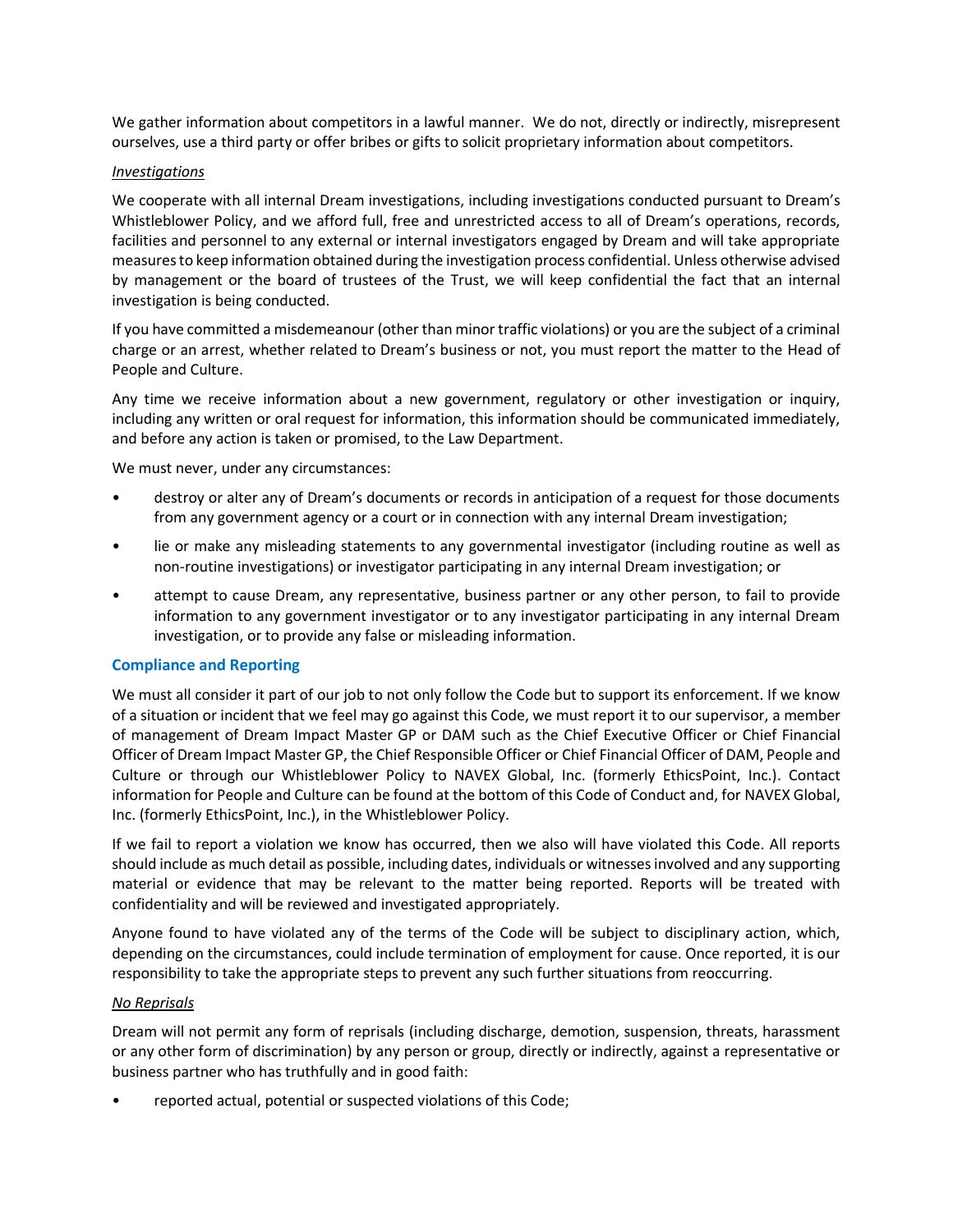- lawfully provided information or assistance in an investigation regarding any conduct which the representative or business partner reasonably believes constitutes a violation of applicable securities laws or applicable federal laws relating to fraud against Dream's securityholders;
- filed, caused to be filed, testified, participated in or otherwise assisted in a proceeding related to a violation of applicable securities laws or applicable federal laws relating to fraud against Dream's securityholders;
- provided a law enforcement officer with truthful information regarding the commission or possible commission of an offense, unless the individual reporting is one of the violators; or
- provided assistance in connection with the investigation of a report made pursuant to Dream's Whistleblower Policy.

Any retaliation against a representative or business partner who has, truthfully and in good faith, made such a report or taken such an action is subject to disciplinary action, which may include dismissal.

### *Amendment and Interpretation; Waivers*

Dream retains sole discretion in interpreting and applying this Code and this Code may be updated, modified or withdrawn by Dream at any time in its sole discretion. This Code, together with any amendments, will be generally disclosed to the public in accordance with all applicable securities laws and stock exchange rules.

Any waivers from this Code for the benefit of:

- executive officers or trustees of the Trust will only be made in exceptional circumstances, may only be granted by the Governance, Compensation and Environmental Committee (the "**GCE**") of the board of directors of Dream Impact Master GP and will be generally disclosed to the public in accordance with all applicable securities laws and stock exchange rules; or
- other representatives must be made in writing by their supervisor, or if there is no supervisor or the supervisor is unsure whether or not a waiver is appropriate, then the Head of People and Culture should be consulted.

## **Understanding the Code**

It is expected that each of us accept and be guided by both the letter and the spirit of the Code of Conduct. We also rely on one another's discretion and judgment to uphold the spirit of the Code by acting with integrity, respect, fairness, accountability and transparency. Often this will mean making a determination about a situation. When it comes to ethical conduct, we believe in erring on the side of caution. However, not all circumstances are equally significant and assessing situations may not always be easy. So, if you are not sure about a situation, talk to your manager or People and Culture. You may also find valuable information on standards of conduct, human rights, and health and safety in our Employee Handbook, which is available on our corporate Intranet. You should also ask yourself the following questions, which may help to guide your decision:

- Will my action comply with the intent and purpose of this Code and applicable laws?
- Is my action appropriate, ethical and honest does it "feel" right?
- Does my action comply with my own personal code of conduct?
- Would most people see the action as being appropriate, ethical and honest?
- Could I defend my action in front of superiors, fellow employees, the general public and my friends and family? Would I be comfortable doing so?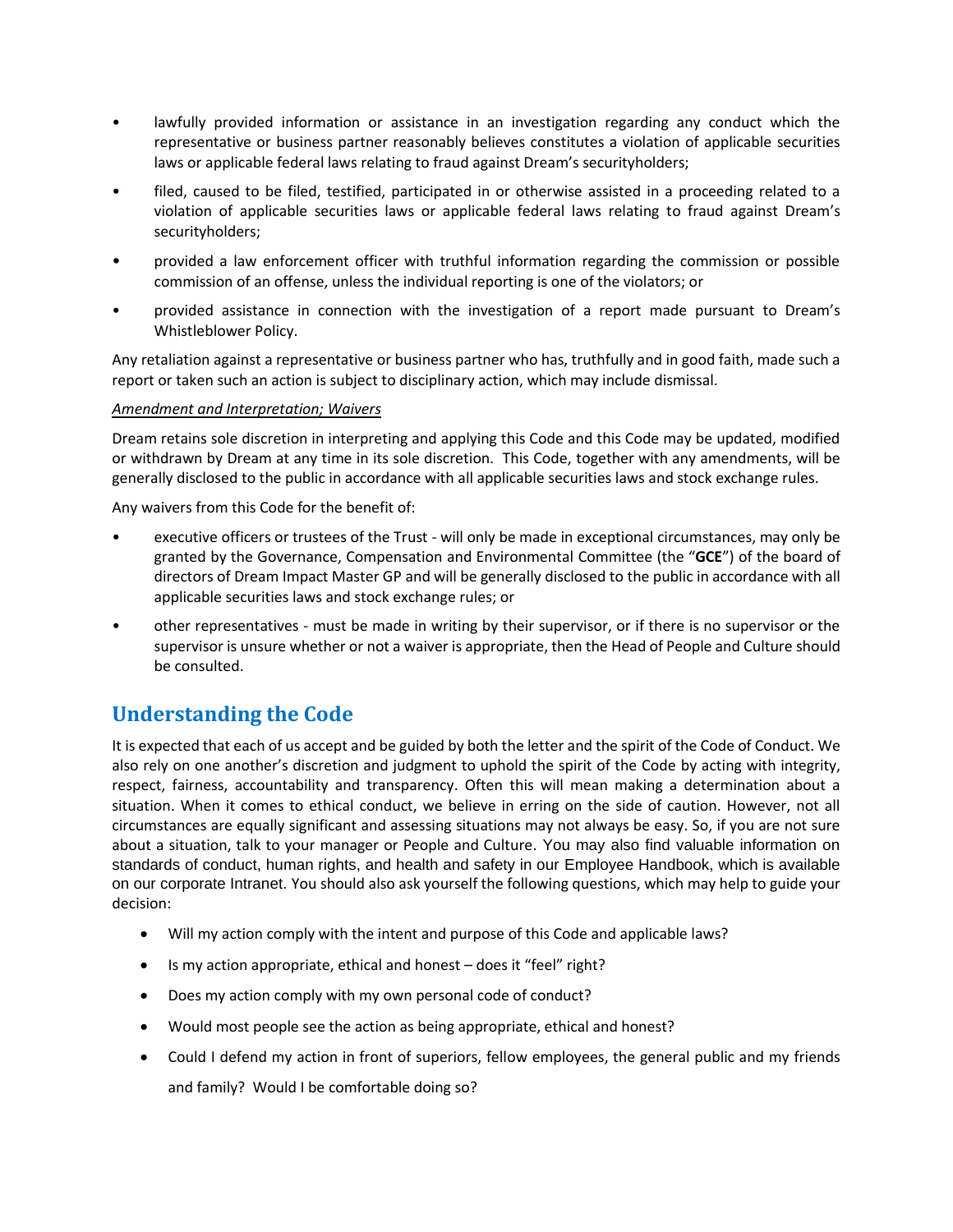If the answer to any of these questions is "no", then you should not take the action. However, if an applicable law imposes a higher standard than a policy in this Code, then you must comply with the applicable law, but if this Code imposes a higher standard than a local custom or policy, you must comply with this Code.

While the general administration and maintenance of the Code rests with senior management of DAM, the ultimate responsibility for its content and compliance is vested with the board of trustees of the Trust. The GCE Committee of the board of directors of Dream Impact Master GP has reviewed and recommended to the board of trustees of the Trust the adoption of this Code. The trustees of the Trust have approved and adopted this Code and the GCE Committee of the board of directors of Dream Impact Master GP will review it annually to ensure that it upholds current standards.

Enjoying our jobs and the people we work with is only one component in achieving a great workplace. Working in the spirit of this Code ensures a successful and safe environment for all.

### *Annual Attestation and Training*

Upon election or appointment to the board of trustees of the Trust or upon commencement of employment, each trustee, officer, and employee of the Trust, will be provided with a copy of the Code and will be required to sign an acknowledgement. Each trustee, officer and employee of the Trust will also be required to certify a statement of compliance with the Code on an annual basis.

In addition, Dream employees will be periodically required to participate on training on the Trust's Policies.